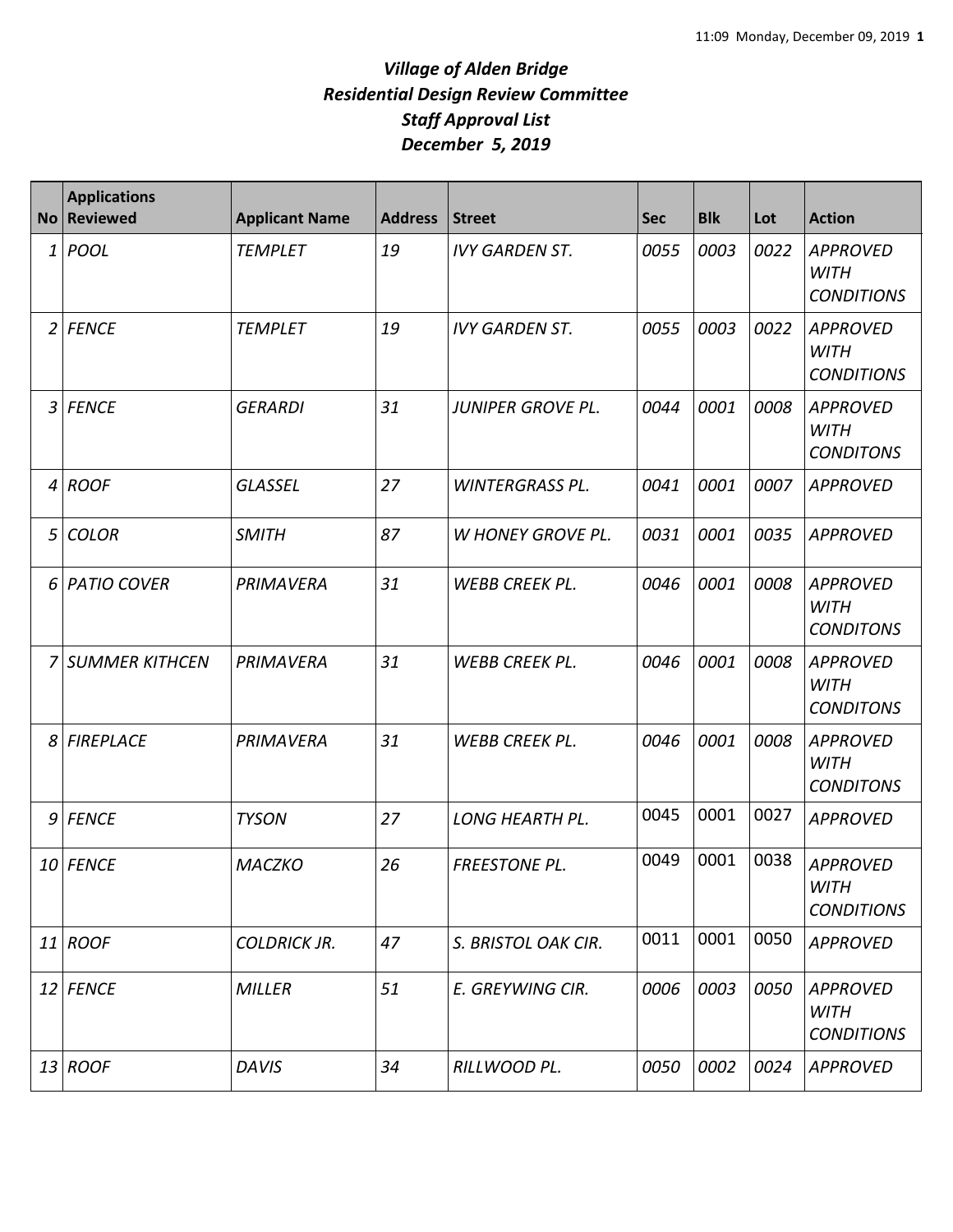| <b>No</b> | <b>Applications</b><br><b>Reviewed</b> | <b>Applicant Name</b>                                | <b>Address</b> | Street                             | <b>Sec</b> | <b>Blk</b> | Lot  | <b>Action</b>                                       |
|-----------|----------------------------------------|------------------------------------------------------|----------------|------------------------------------|------------|------------|------|-----------------------------------------------------|
| 14        | <b>FENCE</b>                           | <b>MITCHELL</b>                                      | 47             | LAURELHURST CIR.                   | 0045       | 0001       | 0011 | <b>APPROVED</b><br><b>WITH</b><br><b>CONDITIONS</b> |
| 15        | <b>FENCE</b>                           | <b>EASON</b>                                         | 34             | <b>CRESTED POINT PL.</b>           | 0037       | 0002       | 0026 | <b>APPROVED</b>                                     |
| 16        | <b>GARAGE DOOR</b>                     | <b>JACKSON</b>                                       | 14             | <b>WILDFLOWER TR.</b>              | 0039       | 0002       | 0004 | <b>APPROVED</b>                                     |
| 17        | PATIO                                  | <b>MARTIN</b>                                        | $\overline{2}$ | <b>MELVILLE GLEN PL.</b>           | 0086       | 0001       | 0019 | <b>APPROVED</b>                                     |
| 18        | <b>TREE REMOVAL</b>                    | <b>EC AND NC</b><br><b>REVOCABLE</b><br><b>TRUST</b> | $\overline{2}$ | SAGAMORE BEND PL.                  | 0073       | 0001       | 0039 | <b>APPROVED</b>                                     |
| 19        | <b>FENCE</b>                           | <b>POTTER</b>                                        | 60             | N. GREENVINE CIR.                  | 0037       | 0002       | 0043 | <b>APPROVED</b>                                     |
| 20        | <b>DOOR</b>                            | <b>NGUYEN</b>                                        | 66             | <b>LAURELHURST CIR.</b>            | 0045       | 0002       | 0006 | <b>APPROVED</b>                                     |
| 21        | <b>FENCE</b>                           | <b>ANDREWS</b>                                       | 170            | W. STERLING POND Cir.              | 0003       | 0003       | 0084 | <b>APPROVED</b>                                     |
| 22        | <b>WINDOWS</b>                         | <b>WOODHEAD</b>                                      | 82             | S. HAWTHORNE<br><b>HOLLOW CIR.</b> | 0086       | 0001       | 0066 | <b>APPROVED</b>                                     |
| 23        | <b>GARAGE DOOR</b>                     | <b>HAIGH</b>                                         | 11             | <b>WINTERGRASS PL</b>              | 0041       | 0001       | 0003 | <b>APPROVED</b>                                     |
| 24        | <b>FENCE</b>                           | <b>LOOMIS</b>                                        | 47             | <b>GOLD LEAF PL.</b>               | 0075       | 0002       | 0049 | <b>APPROVED</b>                                     |
| 25        | <b>PAVING</b>                          | <b>BELTRAN</b>                                       | 39             | <b>SHADY POND PL.</b>              | 0001       | 0002       | 0041 | <b>APPROVED</b>                                     |
| 26        | <b>FENCE</b>                           | <b>SENULES</b>                                       | 58             | N. GREENVINE CIR.                  | 0037       | 0002       | 0044 | <b>APPROVED</b><br><b>WITH</b><br><b>CONDITIONS</b> |
| 27        | <b>ROOF</b>                            | <b>REDDING</b>                                       | 67             | N. WINTERPORT CIR.                 | 0005       | 0002       | 0020 | <b>APPROVED</b>                                     |
|           | 28 FENCE                               | PARKER                                               | 30             | <b>MANORCLIFF PL.</b>              | 0063       | 0001       | 0001 | <b>APPROVED</b>                                     |
|           | $29$ ROOF                              | US BANK NA AS<br><b>TRUSTEE SERIES</b><br>2006-RM2   | 30             | <b>HOWELL CREEK PL.</b>            | 0036       | 0006       | 0063 | APPROVED                                            |
|           | 30 POOL & SPA                          | <b>SPRAGUE</b>                                       | 69             | N. OLD CEDAR CIR.                  | 0019       | 0001       | 0030 | <b>APPROVED</b><br><b>WITH</b><br><b>CONDITIONS</b> |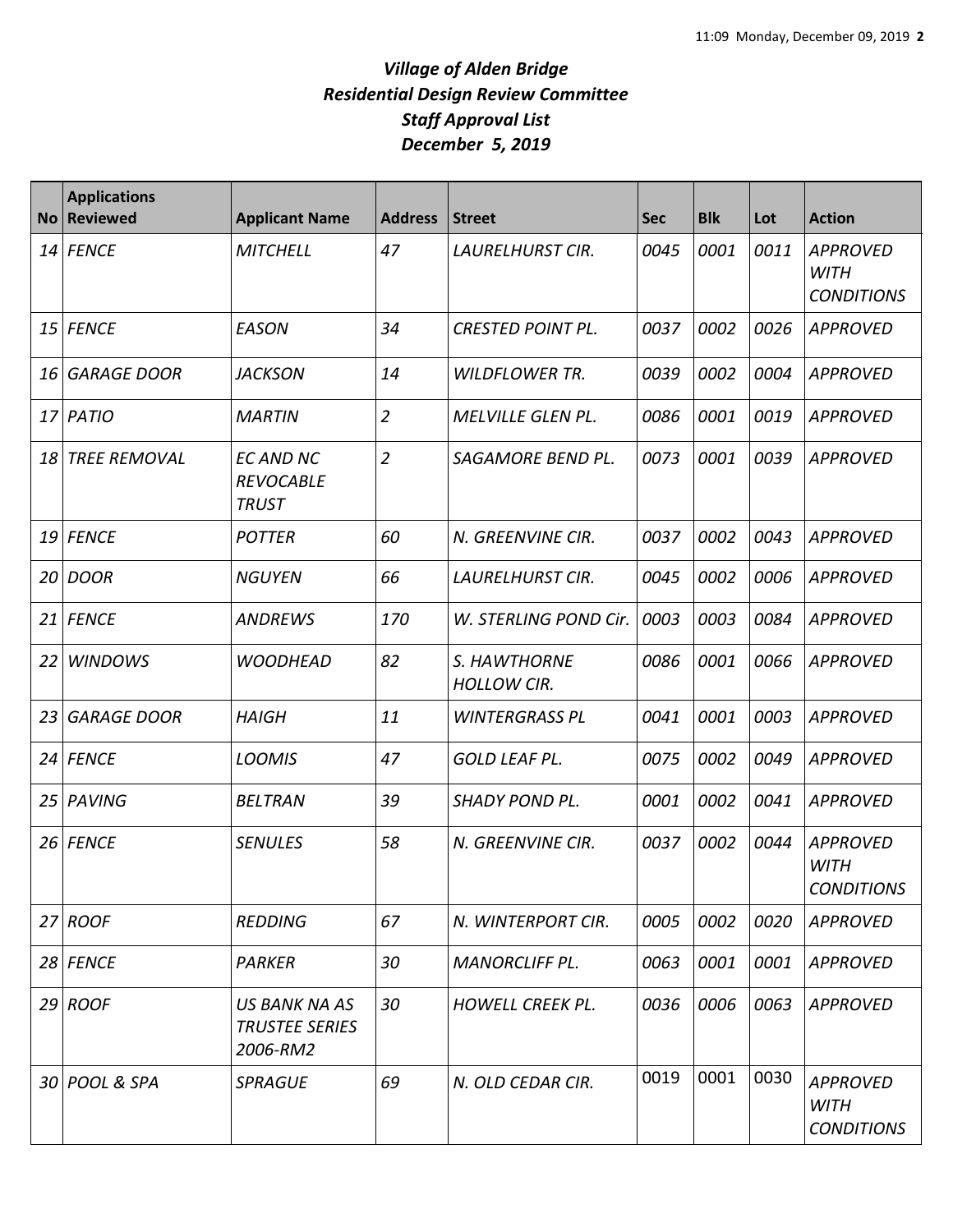| <b>No</b> | <b>Applications</b><br><b>Reviewed</b> | <b>Applicant Name</b>                                      | <b>Address</b> | <b>Street</b>                  | <b>Sec</b> | <b>Blk</b> | Lot  | <b>Action</b>                                       |
|-----------|----------------------------------------|------------------------------------------------------------|----------------|--------------------------------|------------|------------|------|-----------------------------------------------------|
| 31        | <b>ROOF</b>                            | <b>DUO DESIGN</b><br><b>RENOVATIONS</b>                    | 45             | S. PINEY PLAINS CIR.           | 0007       | 0001       | 0016 | <b>APPROVED</b>                                     |
| 32        | <b>WINDOWS</b>                         | <b>FOJTASEK</b>                                            | $\overline{2}$ | GUINEVERE PL.                  | 0074       | 0001       | 0020 | <b>APPROVED</b>                                     |
| 33        | <b>WINDOWS</b>                         | <b>SALVADOR</b><br><b>REVOCABLE</b><br><b>LIVING TRUST</b> | 15             | <b>COLUMNBERRY</b>             | 0084       | 0002       | 0024 | <b>APPROVED</b>                                     |
| 34        | <b>COLOR</b>                           | <b>BEHNKE</b>                                              | 35             | <b>BELCARA PL.</b>             | 0058       | 0002       | 0024 | <b>APPROVED</b>                                     |
| 35        | <b>WINDOWS</b>                         | <b>BEHNKE</b>                                              | 35             | <b>BELCARA PL.</b>             | 0058       | 0002       | 0024 | <b>APPROVED</b>                                     |
| 36        | <b>TREE REMOVAL</b>                    | <b>NATHAN</b>                                              | 55             | GOLD LEAF PL.                  | 0075       | 0002       | 0047 | <b>APPROVED</b>                                     |
| 37        | <b>FENCE</b>                           | COX                                                        | 83             | S. MILLPORT CIR.               | 0040       | 0001       | 0060 | <b>APPROVED</b>                                     |
| 38        | <b>ROOF</b>                            | <b>WILSON</b>                                              | 270            | N. MAPLE GLADE CIR.            | 0038       | 0002       | 0010 | <b>APPROVED</b>                                     |
| 39        | <b>FENCE</b>                           | <b>MAGALSKI</b>                                            | 54             | N. GREENVINE CIR.              | 0037       | 0002       | 0045 | <b>APPROVED</b><br><b>WITH</b><br><b>CONDITIONS</b> |
| 40        | <b>DECK</b>                            | <b>TAYLOR REV</b><br><b>TRUST</b>                          | 6              | WIND HARP PL.                  | 0010       | 0001       | 0028 | <b>APPROVED</b>                                     |
| 41        | <b>WINDOWS</b>                         | <b>MUSICAL</b>                                             | 6              | <b>SLATESTONE CIR.</b>         | 0050       | 0001       | 0002 | <b>APPROVED</b>                                     |
| 42        | <b>TREE REMOAL</b>                     | <b>UNGER</b>                                               | 98             | <b>MARLBERRY BRANCH</b><br>CT. | 0084       | 0001       | 0008 | <b>APPROVED</b><br><b>WITH</b><br><b>CONDITIONS</b> |
|           | 43 FENCE                               | SAMWAYS                                                    | 64             | N. GREENVINE CIR.              | 0037       | 0002       | 0042 | APPROVED<br><b>WITH</b><br><b>CONDITIONS</b>        |
|           | 44 FENCE                               | <b>MARTIN</b>                                              | 258            | <b>BRISTOL BEND CIR.</b>       | 0008       | 0003       | 0035 | <b>APPROVED</b>                                     |
|           | 45 STUDIO                              | <b>TYSON</b>                                               | 34             | E. GASLIGHT PL.                | 0026       | 0001       | 0002 | <b>APPROVED</b><br><b>WITH</b><br><b>CONDITIONS</b> |
| 46        | <b>WINDOWS</b>                         | <b>ENGLAND</b>                                             | 142            | N. LINTON RIDGE CIR.           | 0034       | 0001       | 0001 | <b>APPROVED</b>                                     |
| 47        | PERGOLA                                | <b>MEISSNER</b>                                            | $\overline{2}$ | <b>WEEPING SPRUCE PL.</b>      | 0084       | 0001       | 0020 | <b>APPROVED</b>                                     |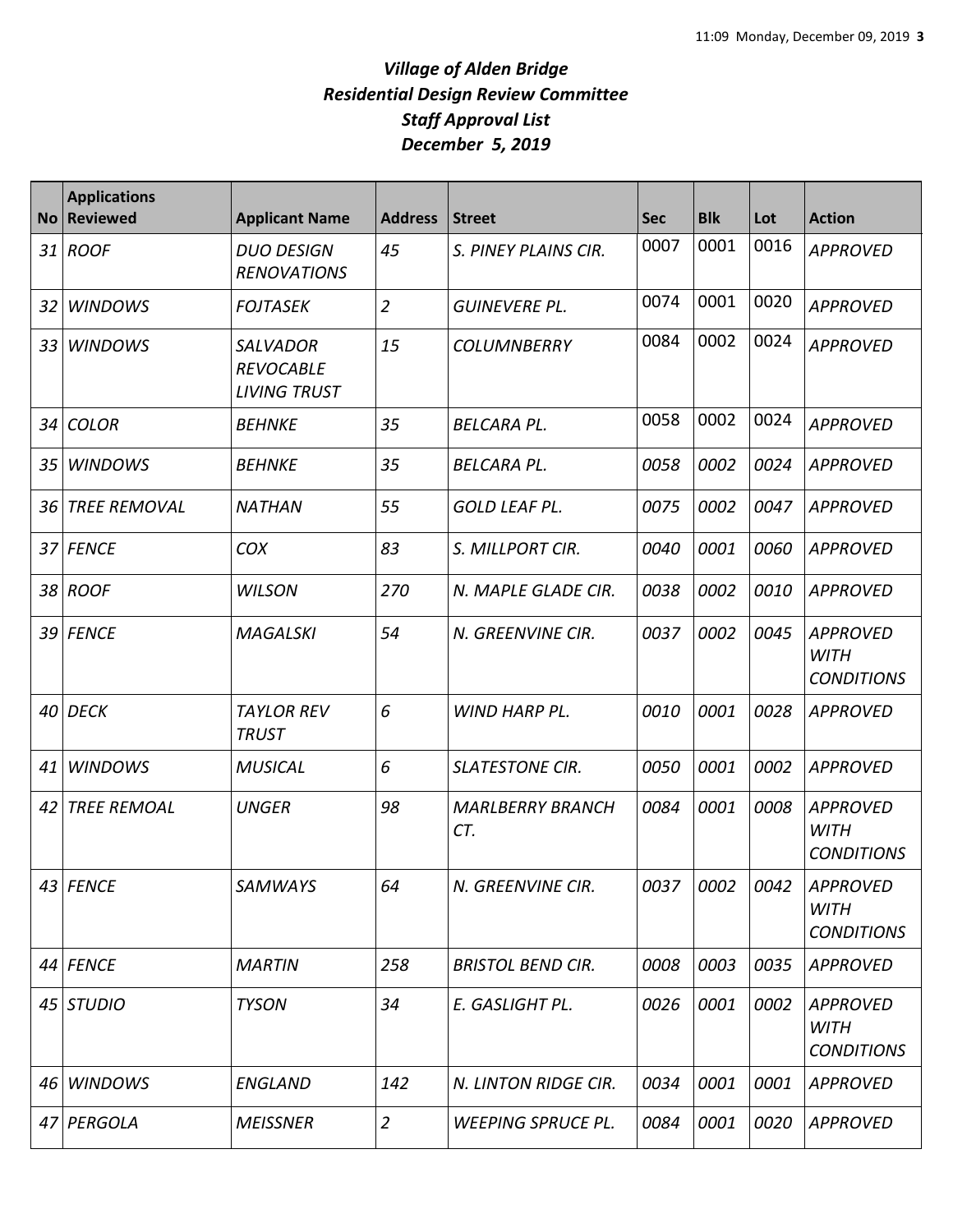|    | <b>Applications</b><br>No Reviewed | <b>Applicant Name</b> | <b>Address</b> | <b>Street</b>            | <b>Sec</b> | <b>Blk</b> | Lot  | <b>Action</b>                                       |
|----|------------------------------------|-----------------------|----------------|--------------------------|------------|------------|------|-----------------------------------------------------|
| 48 | PAVING                             | <b>VAN BOOVEN</b>     | 6              | <b>MUSGROVE PL.</b>      | 0078       | 0001       | 0065 | <b>APPROVED</b>                                     |
| 49 | <b>FENCE</b>                       | <b>WARNER</b>         | 82             | W. SIENNA PL.            | 0031       | 0001       | 0012 | <b>APPROVED</b>                                     |
|    | 50 POOL                            | <b>KIMMONS</b>        | 69             | SILVER CRESCENT CT.      | 0001       | 0002       | 0027 | <b>APPROVED</b><br><b>WITH</b><br><b>CONDITIONS</b> |
| 51 | <b>FENCE</b>                       | <b>KIMMONS</b>        | 69             | SILVER CRESCENT CT.      | 0001       | 0002       | 0027 | <b>APPROVED</b><br><b>WITH</b><br><b>CONDITIONS</b> |
| 52 | <b>DECK</b>                        | <b>GEERLINGS</b>      | 34             | LAMPS GLOW PL.           | 0005       | 0002       | 0048 | <b>APPROVED</b>                                     |
| 53 | <b>BASKETBALL GOAL</b>             | <b>FERNANDEZ</b>      | 43             | <b>WESTWINDS CIR.</b>    | 0067       | 0002       | 0001 | <b>APPROVED</b>                                     |
|    | 54 FENCE                           | <b>STRICKLAND</b>     | 39             | N. WINTERPORT CIR.       | 0005       | 0002       | 0027 | <b>APPROVED</b>                                     |
| 55 | PAVING                             | <b>STRICKLAND</b>     | 39             | N. WINTERPORT CIR.       | 0005       | 0002       | 0027 | <b>APPROVED</b>                                     |
|    | 56 FENCE                           | <b>CROWELL</b>        | 30             | <b>FREESTONE PL.</b>     | 0049       | 0001       | 0037 | <b>APPROVED</b><br><b>WITH</b><br><b>CONDITIONS</b> |
|    | 57 FENCE                           | <b>NELSON II</b>      | 180            | <b>BRISTOL BEND CIR.</b> | 0008       | 0003       | 0022 | <b>APPROVED</b><br><b>WITH</b><br><b>CONDITIONS</b> |
|    | 58 FENCE                           | <b>BREDEHOFT</b>      | 10             | E. COTTAGE GREEN ST.     | 0035       | 0004       | 0003 | <b>APPROVED</b>                                     |
|    | 59 PERGOLA                         | <b>BLEIBDREY</b>      | 42             | DALEA PL.                | 0039       | 0001       | 0037 | <b>APPROVED</b><br><b>WITH</b><br><b>CONDITIONS</b> |
|    | 60 FIREPLACE                       | <b>BLEIBDREY</b>      | 42             | DALEA PL.                | 0039       | 0001       | 0037 | <b>APPROVED</b><br><b>WITH</b><br><b>CONDITIONS</b> |
|    | 61 SUMMER KITCHEN                  | <b>BLEIBDREY</b>      | 42             | DALEA PL.                | 0039       | 0001       | 0037 | APPROVED<br><b>WITH</b><br><b>CONDITIONS</b>        |
| 62 | WALKWAY                            | <b>BLEIBDREY</b>      | 42             | DALEA PL.                | 0039       | 0001       | 0037 | <b>APPROVED</b>                                     |
|    | 63 PAVING                          | <b>BLEIBDREY</b>      | 42             | DALEA PL.                | 0039       | 0001       | 0037 | <b>APPROVED</b>                                     |